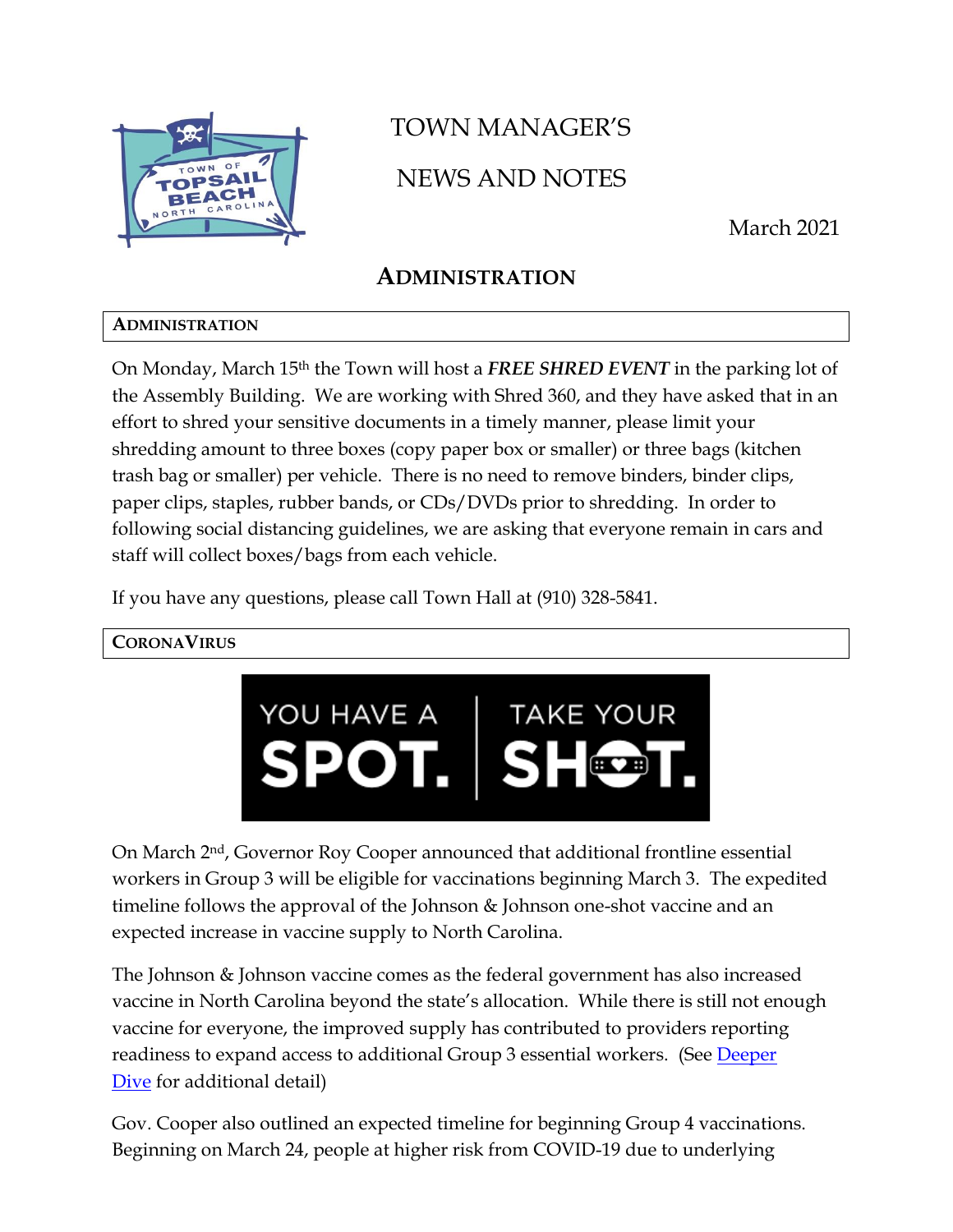medical conditions will become eligible to receive a vaccine, as well as people in certain congregate-living settings. (See [Deeper Dive](https://urldefense.com/v3/__https:/click.icptrack.com/icp/relay.php?r=39781839&msgid=487564&act=20YB&c=1346310&destination=https*3A*2F*2Ffiles.nc.gov*2Fcovid*2Fdocuments*2Fvaccines*2FDeeper-Dive-Group-4-Essential-Workers-Not-Yet-Vaccinated.pdf&cf=13425&v=97114a472c7a2b46fa2f0a552e8a314e7cca4b81b83c6433083637afa58e1c02__;JSUlJSUlJQ!!HYmSToo!JJL6BUkA9JZEEo3H2wq509WK5MnN6JWUkSMSjcuzPdpgkw-hutNp75ApDier3jkbzqiB$) for additional detail)

#### **BEACH PROJECT**



The Town's Beach Nourishment and Channel Dredging Project, often referred to as the Storm Damage Reduction (SDR) Plan, is beginning to wind down as our contractor, Weeks Marine, enters the final stretch. Since the start of this phase of the project, over 810,000 cubic yards of sand has been dredged from Topsail Creek, Banks Channel and the

side channels, with approximately 200,000 cubic yards remaining. This sand has been placed on the beach, covering from the Serenity Point area, to just north of Queens Grant. The focus now is to complete the stretch of beach strand to the Town Limits. For a good look at what has been completed and what remains, look for our progress on our website at [https://www.topsailbeach.org/Departments/Beach-Nourishment.](https://www.topsailbeach.org/Departments/Beach-Nourishment)

Last season, the Town successfully added nearly 1.8 million cubic yards of sand on the beach. With the additional 1.1 million cubic yards being added this season, we are approaching 3 million cubic yards of new beach and dune! This project has allowed Topsail Beach to open its waterways for safer access to commercial and recreation vessels as well as creating much more protection to our beach and our property.

In an effort to increase productivity, Weeks Marine used a Booster (pictured here) to increase the amount of sand the Borinquen was able to pump. We know this has been a bit noisy for those of you along the sound side, but it has enabled the project to move more quickly and efficiently. We appreciate everyone's patience and apologize for any inconveniences.





### **Sea Oat Planting**

Once the project is complete and the weather is consistently warmer, Coastal Transplants will return and begin planting more sea oats on the dune built last year. These sea oats will help provide long term stabilization to the dune and provide another layer of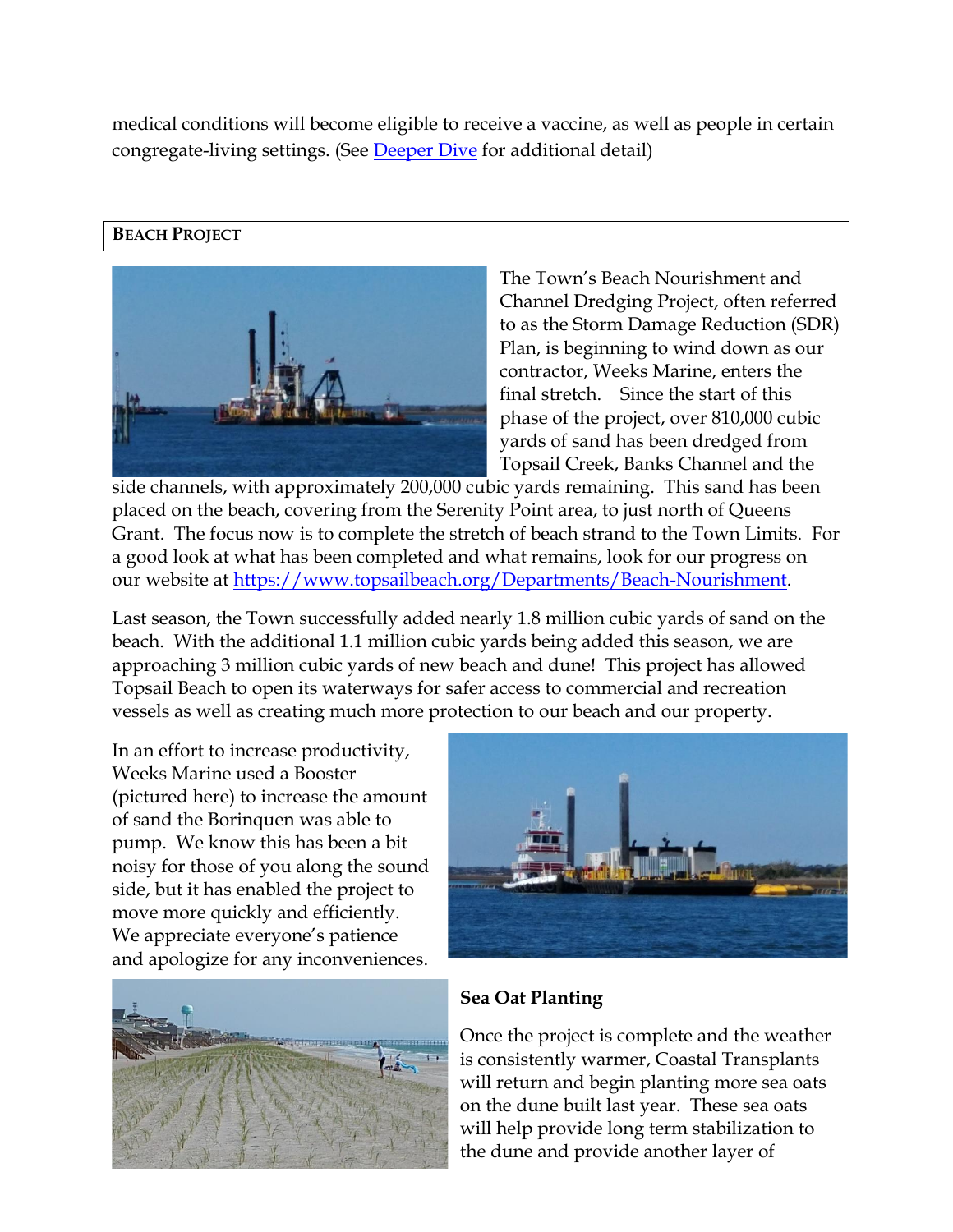protection. We ask that all of our visitors avoid walking on the dunes and damaging the young plants.

#### **Work Zone Safety**

Now that the weather is getting nicer, we know that everyone wants to take advantage of the outdoors. We encourage everyone to enjoy the improvements and expansion of our beach strand but ask that you avoid the area where work is underway.

#### **For More Information**

Be sure to visit our website at [www.topsailbeach.org](http://www.topsailbeach.org/) and look for the icon below for more information. Also watch for us on Facebook and Twitter!



# **POLICE**

#### **NEW OFFICER**



The Topsail Beach Police Department and the Town would like to welcome our newest employee! Antoine Nicholas Pauli recently joined the Topsail Beach Police Department as our newest officer. Officer Pauli comes from Huntington Beach, California where he lived much of his life, but moved to Jacksonville, NC just two months before Hurricane Florence. He graduated from Ocean View High School in 2015 and

immediately enrolled at Goldenwest Community College. He achieved his Associates Degree in Criminal Justice of Administration in 2017 and started working on his bachelor's degree in Criminal Justice through the University of Phoenix. While in Basic Law Enforcement Training, Officer Pauli completed his bachelor's degree in October 2020. Officer Pauli looks forward to meeting and interacting with the town's residents, business owners, and visitors.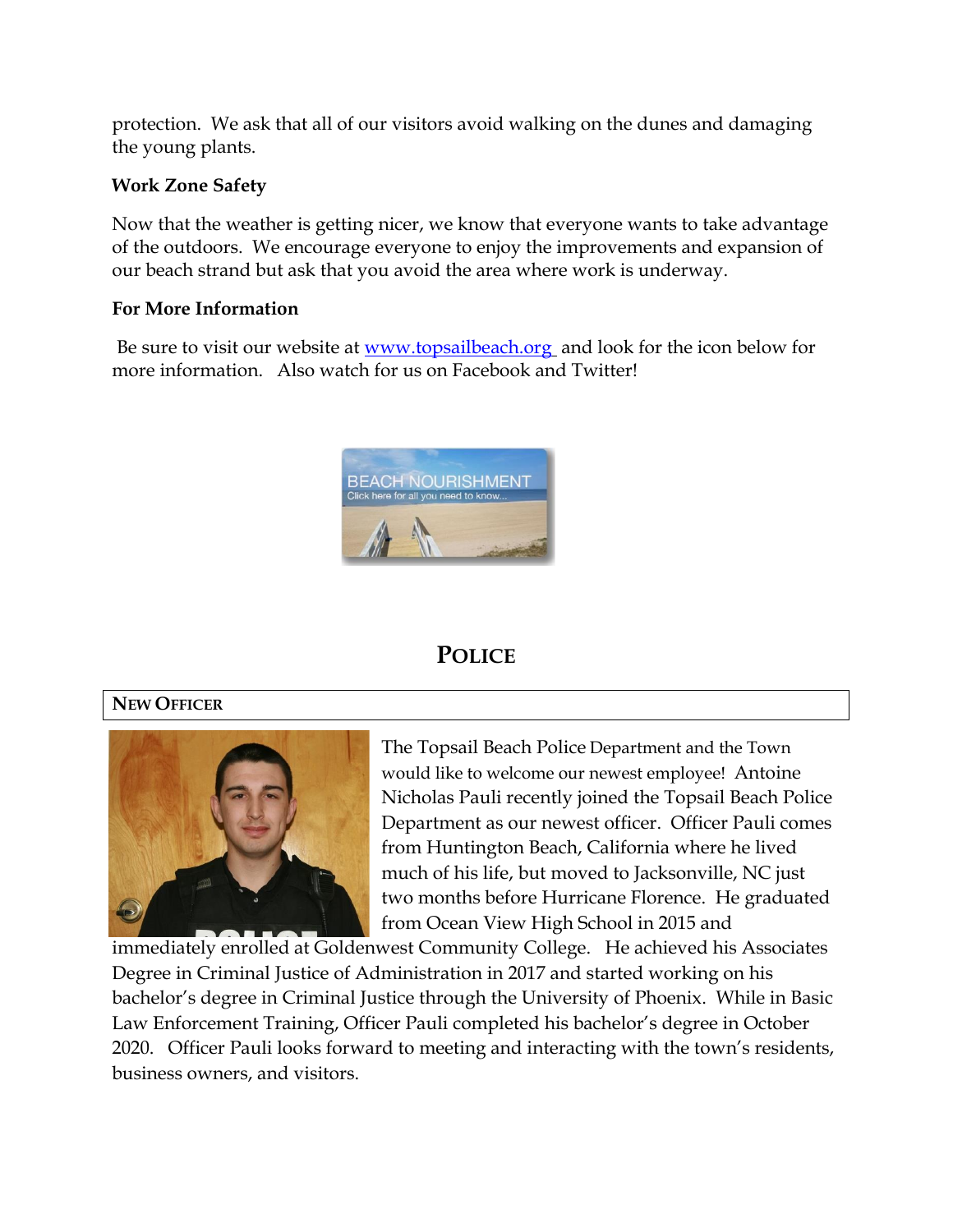#### **ACTIVITY LOG EVENT SUMMARY**

| FEBRUARY 2021 |  |
|---------------|--|
|---------------|--|

| <b>ARREST MADE</b>              | 3  | <b>ASSIST TO FIRE/RESCUE</b>         |     |
|---------------------------------|----|--------------------------------------|-----|
| <b>ALARM CALL</b>               |    | <b>CALL FOR SERVICE</b>              |     |
| <b>ASSAULT</b>                  | 0  | <b>BEACH PATROL</b>                  | 3   |
| <b>BOAT RELATED CALL</b>        | 0  | <b>BEACH WHEELCHAIR</b>              |     |
| <b>CIVIL CITATION</b>           |    | <b>DEATH</b>                         |     |
| <b>DISTURBANCE CALL</b>         |    | <b>DOG RELATED CALL</b>              | 3   |
| <b>LARCENY REPORT/B&amp;E</b>   | 0  | <b>LOST &amp; FOUND PROPERTY</b>     |     |
| <b>MESSAGE DELIVERED</b>        | 0  | <b>MISSING PERSON</b>                |     |
| <b>OPEN DOOR FOUND</b>          | 6  | PARKING COMPLAINT                    |     |
| PROPERTY DAMAGE                 | 1  | <b>SURFING VIOLATION</b>             |     |
| <b>SCHOOL ATTENDED</b>          | 11 | <b>SECURITY/BUSINESS CHECK</b>       | 122 |
| <b>SPECIAL WORK</b>             | 41 | <b>STATE CITATION ISSUED</b>         | 24  |
| <b>SUSPICIOUS PERSON</b>        |    | <b>SUSPICIOUS / UNLOCKED VEHICLE</b> | 5   |
| <b>TRAFFIC ACCIDENT</b>         | 0  | <b>TRESPASS CALL</b>                 |     |
| <b>TOPSAIL/SURF CITY ASSIST</b> | 0  | <b>WARNING CITATION ISSUED</b>       | 29  |

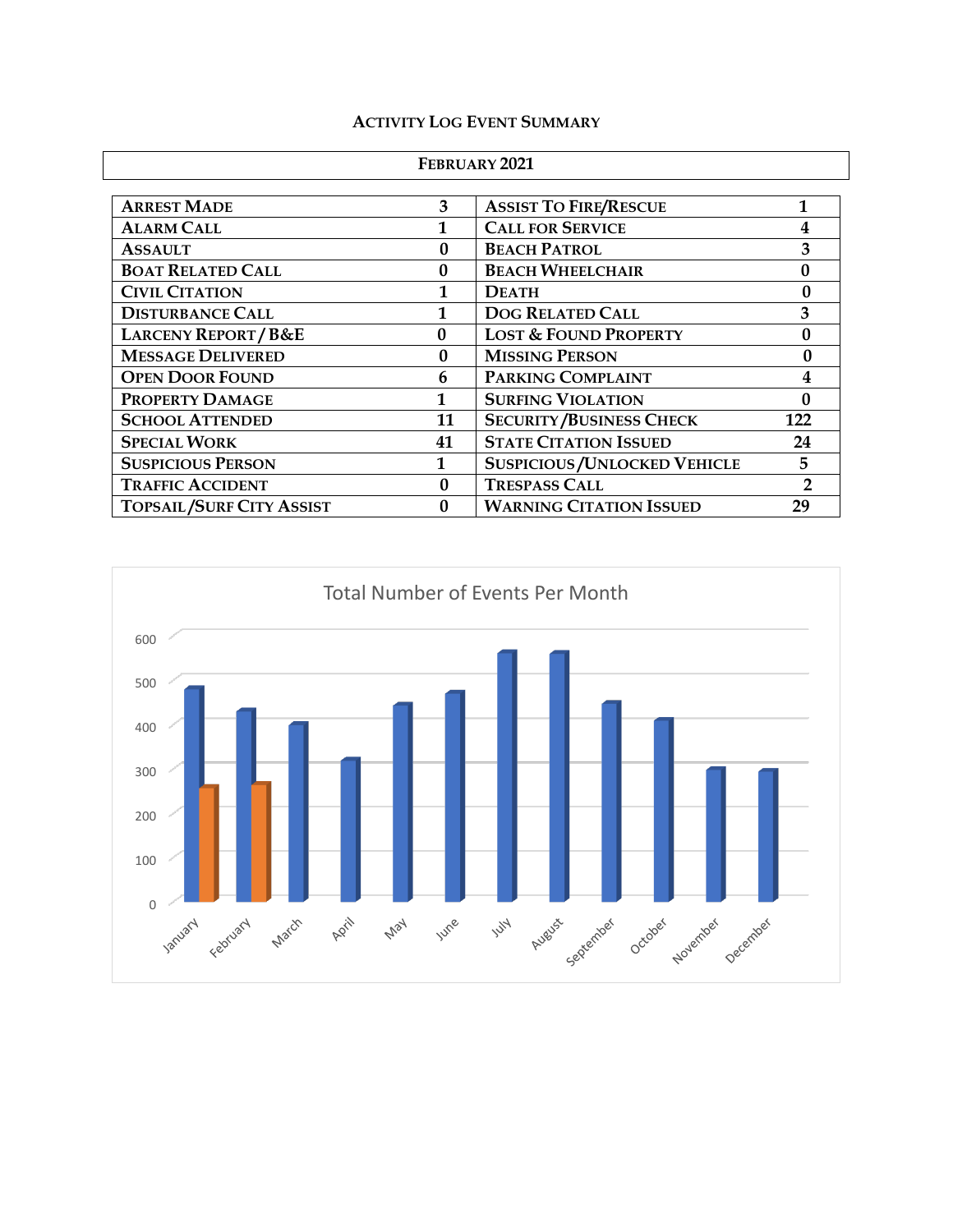### **PUBLIC WORKS**

#### **WATER USAGE**

Below is a look at the average daily water usage for February 2021, and a comparison of the data to 2019 and 2020. This February the distribution for the water system was a total of 2,719,730 gallons of water for an average of 87,733 gallons a day, an increase of 18,220 gpd over the same period last year (69,513 gpd).



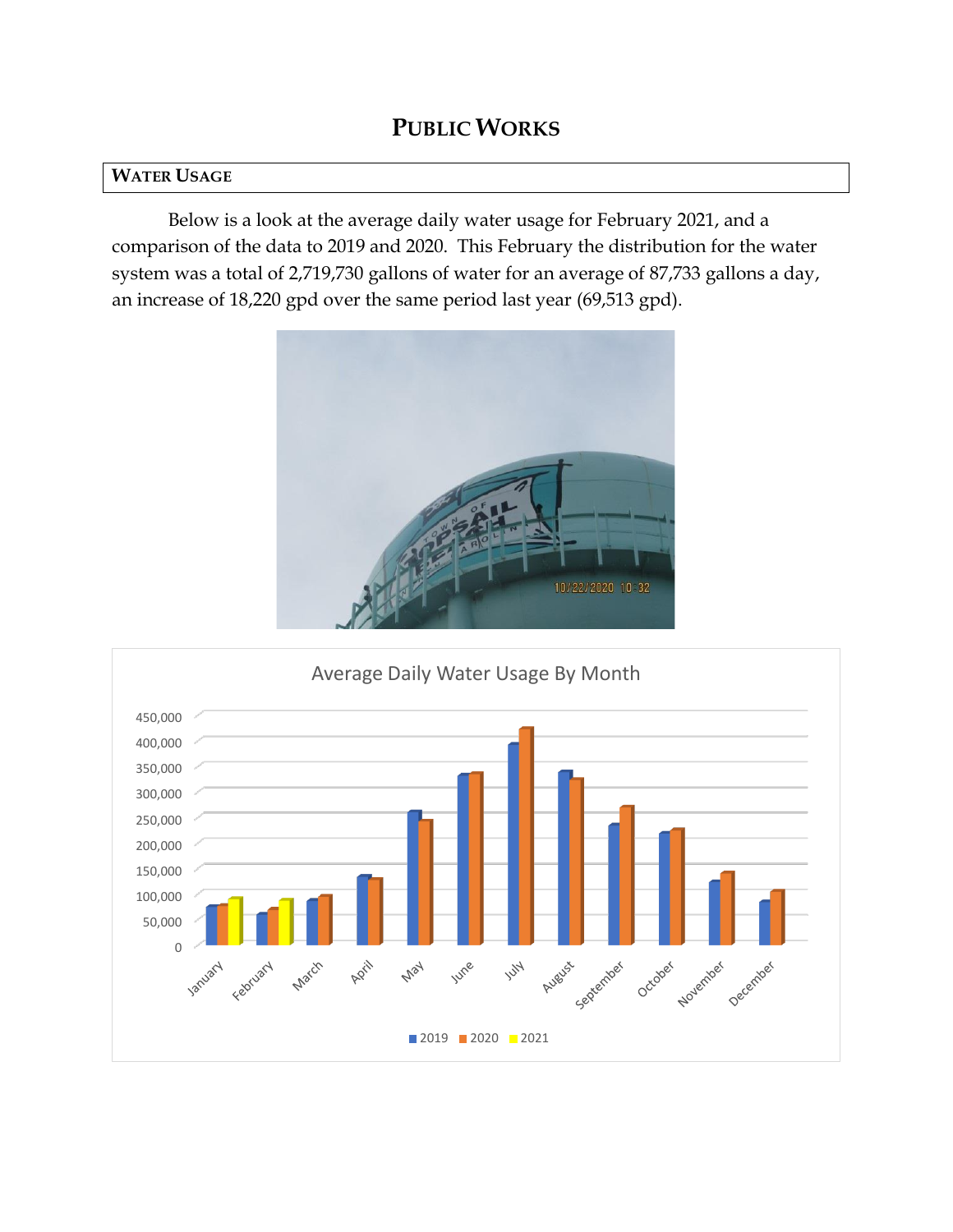#### **PUBLIC WORKS ACTIVITIES**

The Public Works Department is working diligently to prepare for the upcoming season! Among the projects that are underway include:

- ➢ Installing "No Parking Here to Corner" signs near street intersections for better visibility and safety. More signs are order and will be installed as they arrive.
- $\triangleright$  Sidewalk maintenance and repair work is underway. The existing sidewalk is being cleared and excess growth removed along the edges. PW staff is also repairing damaged areas of the sidewalk where needed.
- ➢ A new concrete slab is being added at the Boryk Avenue Beach Access to accommodate handicap parking.
- ➢ All beach accesses are being repaired and maintained with new signage, and gravel where needed. Concrete parking stops will replace old timbers to better identify parking spots. This work is underway to be completed this spring.

This work is in addition to the operational jobs staff works on daily. This includes water system maintenance and treatment, installation of meters, replace/repair trash carts, check and clean storm drains, and building and grounds maintenance. We appreciate their hard work!

# **COMMUNITY DEVELOPMENT**

#### **PLANNING AND ZONING**

The Planning Board met on February 24, 2021 with the following actions taken:

- 1. Continued discussion of the proposed update to the Flood Damage Prevention Ordinance. Directed Town Planner to prepare comparative analysis of changes between the existing ordinance to the proposed ordinance.
- 2. Discussed recent inquires of permitted uses of platted spoil islands within the Conservation District. Directed Town Planner to prepare a report and proposed changes to the Land Development Code to protect these areas.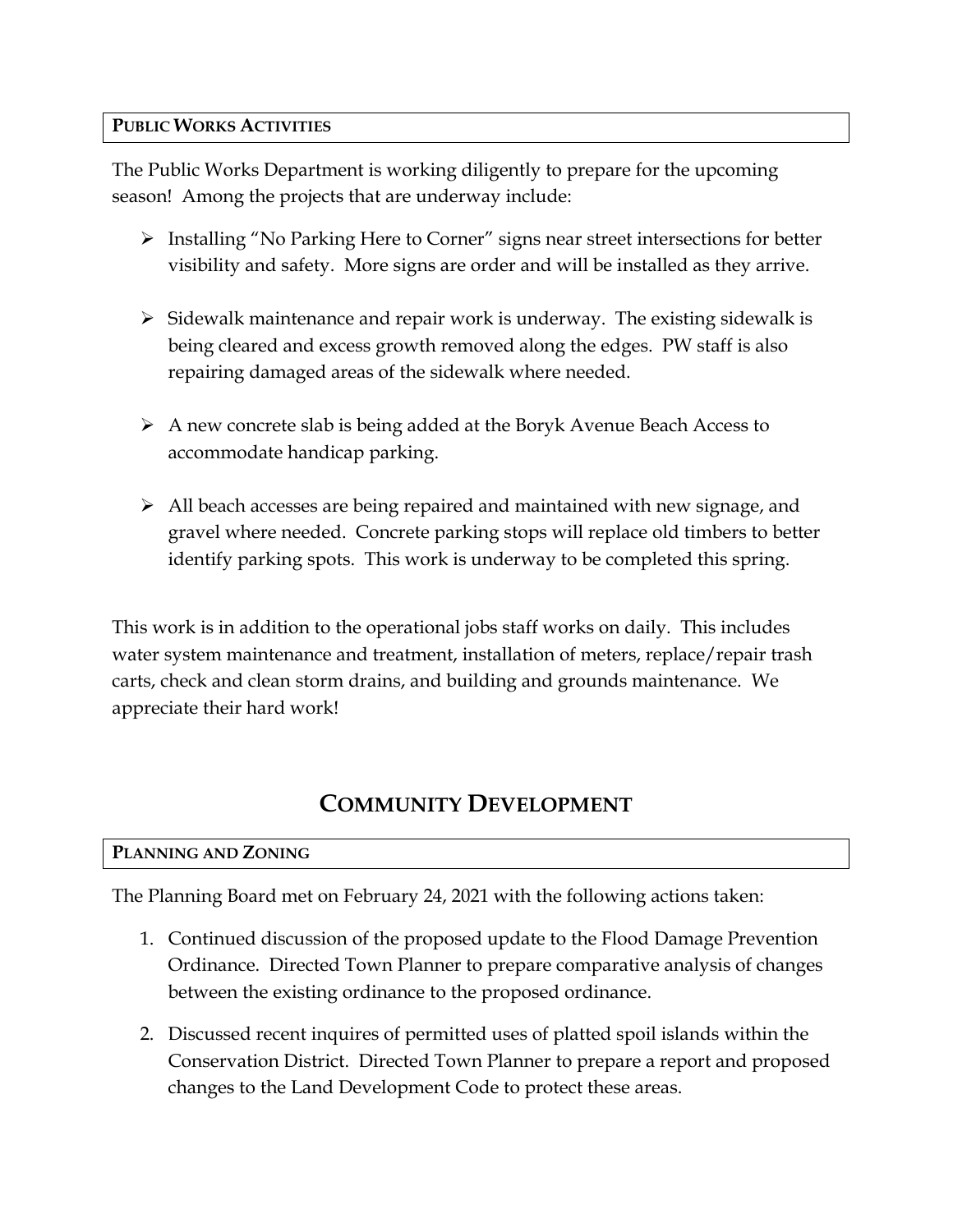#### **PARKS AND RECREATION**

The Parks and Recreation Advisory Board met on February 24, 2021 with the following actions taken:

1. Set public forum on March 16, 2021, via zoom, beginning at 6:00 p.m. Posted PowerPoint presentation and public notice to Town website along with notice sent to the Sunshine list. Established procedure for the meeting to include asking public to register to speak at the forum via email to the public comments address and initial limit of 5 minutes per person. Additional time may be permitted at the discretion of the Board.

#### **SPECIAL EVENTS**

Approved permit for Topsail Crafts to be held every Thursday, beginning May 27, 2021 through September 2, 2021. The applicant was advised to closely monitor compliance with wearing of masks by both vendors and participants, keeping the event space clean from debris and parking regulations. Additional signage will be provided to inform the public.

#### **BUILDING PERMIT SUMMARY**

A total of 41 permits were issued at a valuation of \$2,604,597.00 with four (4) new single-family construction and two (2) residential substantial repair/remodel.